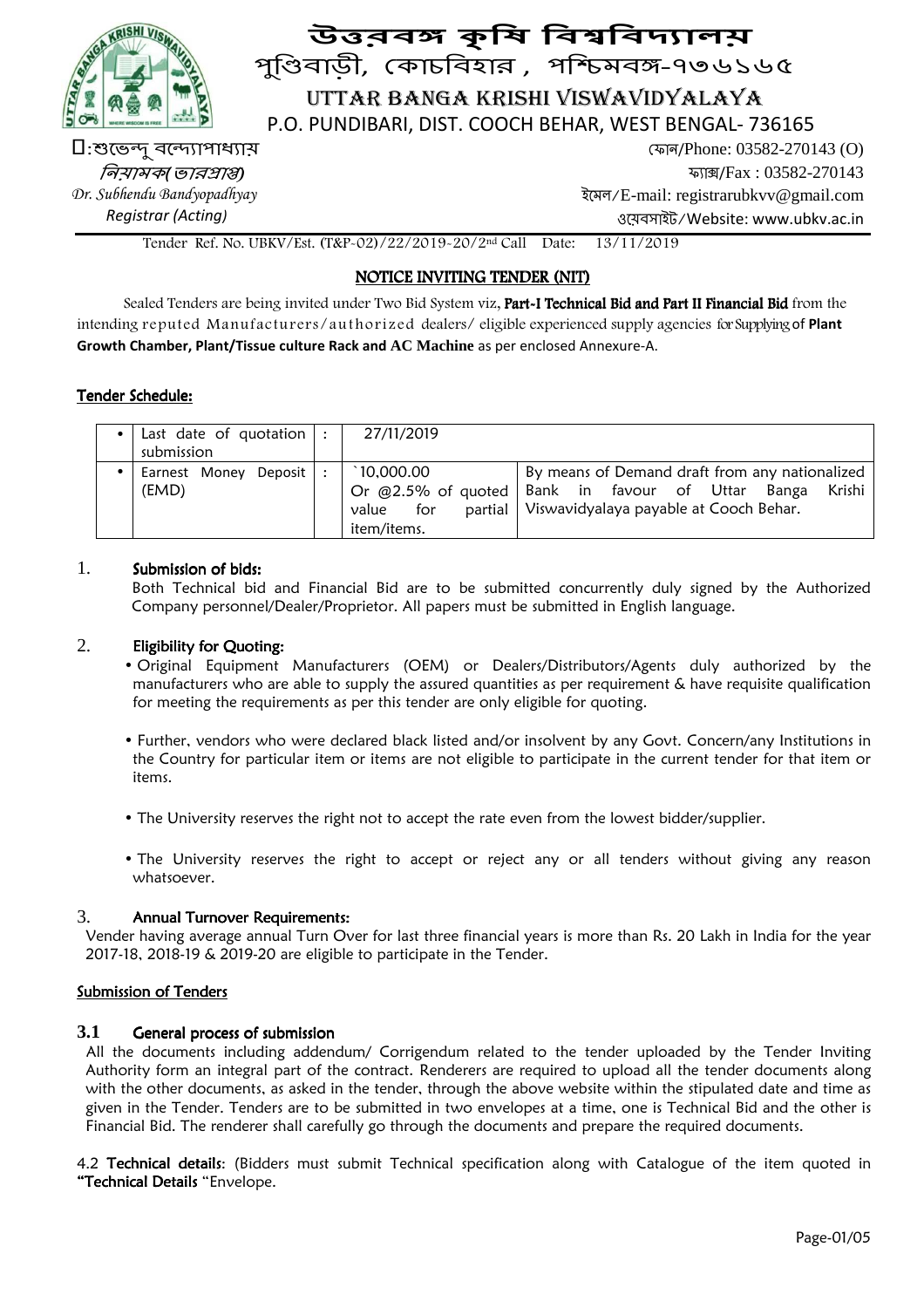4.3 Audited Annual Accounts for last three years 2017-18, 2018-19 & 2019-20 or during the period since formation of the Firm, if it was set up in less than such 3- year period. Bidders whose accounts are not audited must submit 26AS for the above years as available in the official website of the Income Tax Department, Government of India with other documents stated bellow:

| SI. No.        | Category                               | Sub-Category             | <b>Sub-Category Description</b>                                                                                                                                                                                                 |
|----------------|----------------------------------------|--------------------------|---------------------------------------------------------------------------------------------------------------------------------------------------------------------------------------------------------------------------------|
| $\mathbf{1}$   | Certificates                           | Certificates             | PAN Card of the Bidder                                                                                                                                                                                                          |
|                |                                        |                          | <b>GST Registration Certificate</b>                                                                                                                                                                                             |
|                |                                        |                          | P-Tax Registration Certificate with a copy of last return                                                                                                                                                                       |
| $\overline{2}$ | <b>Company Details</b>                 | Company                  | Trade License/Enlistment Certificate                                                                                                                                                                                            |
|                |                                        | Details 1                | Registration with Registrar of Companies                                                                                                                                                                                        |
|                |                                        |                          | Memorandum<br>of<br>Articles for<br>Limited<br>Companies.                                                                                                                                                                       |
| 3              | Credential                             | Credential 1             | Copy of the purchase order for supplying Similar nature of items at least for last<br>2 years in an Institute of Higher Education<br>Brief User List preferably for users in West<br>Bengal in an Institute of Higher Education |
| 4              | Financial<br>Information               | Payment<br>Certificate 1 | Income Tax Returns submitted for the<br>Assessment year 2015-16                                                                                                                                                                 |
|                |                                        |                          | Income Tax Returns submitted for the<br>Assessment year 2016-17                                                                                                                                                                 |
|                |                                        |                          | Income Tax Returns submitted for the<br>Assessment year 2017-18                                                                                                                                                                 |
|                |                                        |                          | GST Return for last 3 months in 2018-19                                                                                                                                                                                         |
| 5              | <b>Product Catalogue</b><br>(Coloured) |                          |                                                                                                                                                                                                                                 |
| 6              | Compliance<br>Statement                |                          |                                                                                                                                                                                                                                 |

#### 4.4 Financial Bid

Financial Bid should contain the unit price of items on FOR destination and CIF including applicable taxes. Rate of GST also to be quoted.

#### 5 TERMS & CONDITIONS:

#### 5.1 Bid Information:

- a) The rate quoted by the bidder shall be fixed for the duration of the contract and shall not be subject to adjustment on any account.
- b) Partial Tender/Incomplete tenders both for Technical and Commercial aspects may subject to cancellation of tender. However, University Authority will define the Partial Tender/Incomplete Tender based on the tender evaluation status.
- 6.1 Evaluation of Tender: Firstly, Technical Bid will be evaluated and thereafter Price Bids of technically qualified bidders will be evaluated for selection of vender.
- 6.2 Award of Contract: The purchaser will award the contract/supply order to the bidder whose quotation has been determined to be substantially responsive both technically and commercially.
- 6.3 The vendor should quote and be capable to supply all the necessary items as per Tender. However, the University has the right to procure a part or a whole of the tendered items.
- 6.4 University enjoys the discretion to select vendor either in full or in part (item wise) for the betterment for pursuing of tender objectives.
- 6.5 Bidder must provide Technical Compliance Sheet duly certified by OEM as per the Tender Specification. Any non-compliance will lead to rejection of tender.
- 6.6 Credentials: Documents of supplying similar items in last two previous years in an Institute of Higher Education must be submitted along with the tender.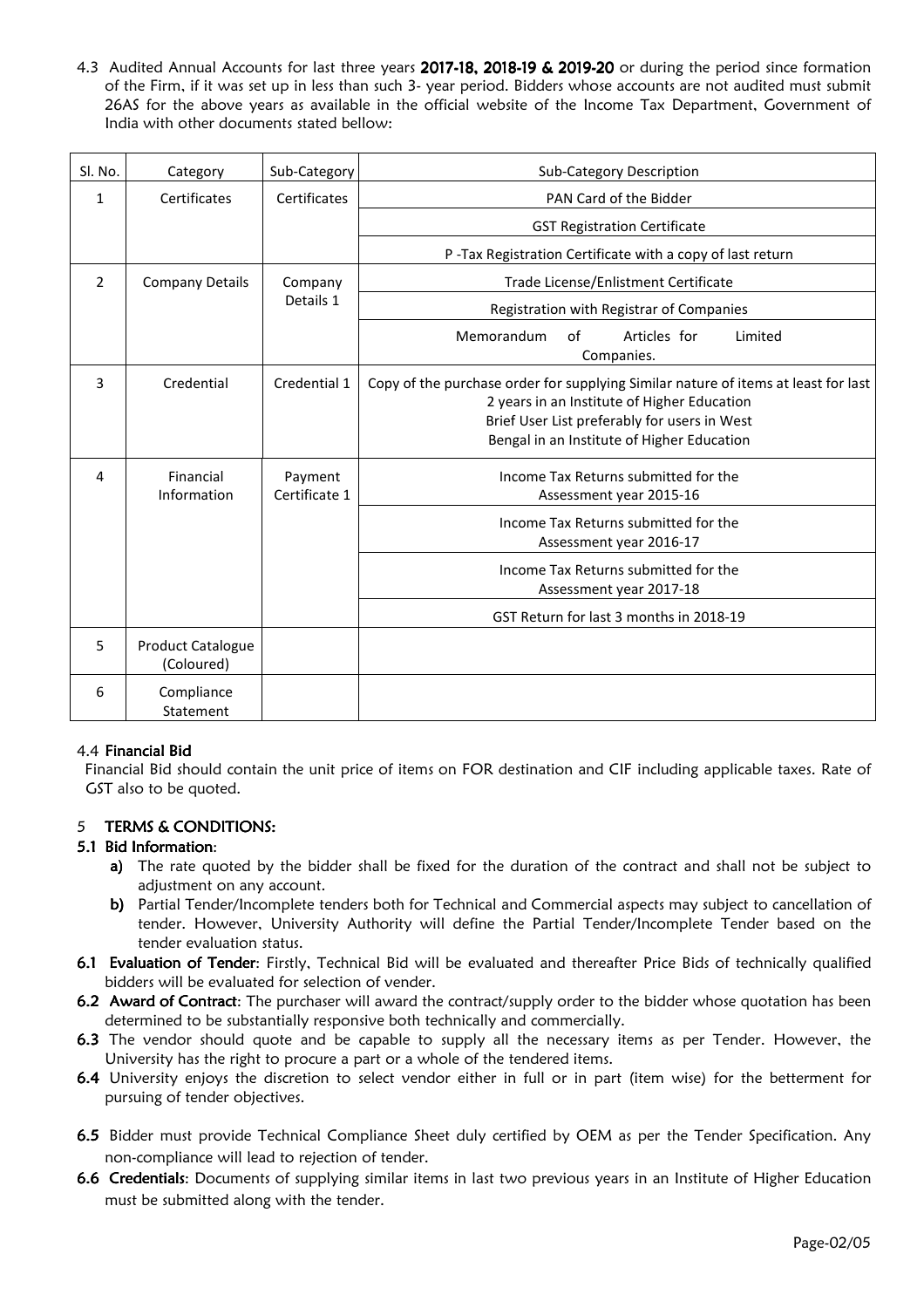- 6.7 DSIR Certification: University possesses the privilege for availing the facility of procuring items at Concessional Customs Duty and without incurring any excise duty as per DSIR certification.
- 6.8 GST Exemption Certification: University possesses the privilege for availing the facility of procuring items at Concessional GST (5%) as per the decisions taken by GST Council.
- 6.9 Statutory deduction for GST and other Government taxes in the hand of the payee will be made as per the law in force.
- 6.10 Time Schedule: The supply work must be completed within 30-45 days from the date of receipt of the supply order.
- 6.11 Validity of offer: A bidder should spell out in the tender that it shall remain valid for a minimum period of six months from the date of opening of the tender and during this period, the bidder shall not be entitled to revoke or cancel its offer.
- 6.12 University reserves the discretion to issue work/ supply order either in full or phase wise depending upon the requirement and selected vendor will not charge any extra amount for such supply and delivery.
- 6.13 Payment Schedule: 100% Payment will be made after delivery and satisfaction of the item.
- 7.1 Performance Security: Successful bidder should deposit Performance Security money equivalent to the 10% of the order value in the form of D/D or Bank Guaranty from any nationalized bank in favour of UBKV payable at Cooch Behar or suitable negotiable instruments as to be decided by the University immediately after issuing purchase order from the University. Such security will be refunded after completion of the warranty period in normal case without any accrued interest.
- 7.2 University may forfeit the Earnest Money Deposit (EMD) in the event of the following circumstances:
	- i. Selected bidder withdraws the bid before expiry of its validity and after receipt of the Purchase Order.
	- ii. Selected bidder does not accept the order after issuing the same or fails to enter into a contract within validity period of offer.
	- iii. Selected bidder fails to supply the items within the scheduled time as specified in the Purchase Order.
	- iv. If before expiry of the warranty period, the supplied items break down or do not function satisfactorily due to the cause related with the item itself or for its installation and not for any reason caused by the University Authority and the supplier denies to take the responsibility to make the supplied items in order.
	- v. In case of any false submission /statement by the bidder
	- vi. In case of any refusal to abide by terms and conditions or refusal to enter into a written agreement as per prefixed terms and conditions.
	- vii. University will return the Earnest Money Deposit (EMD) of disqualified and unsuccessful bidders without any accrued interest after completion of the selection process.
- 7.3 Quantity Changeability: Quantity as stated in the tender document may subject to change at the time of issuing purchase order due to the fund crunch or for other valid reasons.
- 7.4 Disposal of Disputes: In case of any dispute, the University's decision will be treated as the final and conclusive. All legal actions are subject to Cooch Behar jurisdiction only.

#### 7.5 Conditional bid may be liable for rejection.

- 8. Discretion of the University:
	- i) University may take decision about non-purchase of the said item even after selection of vendor due to its fund constraints.
	- ii) University reserves the right to relax any clause as stated hereinabove for selection of responsive vender.
	- iii) The Tender Selection Committee reserves the right to cancel the N.I.T. due to any unavoidable Circumstances and no claim in this respect will be entertained.

Sd/- Registrar (Actg.)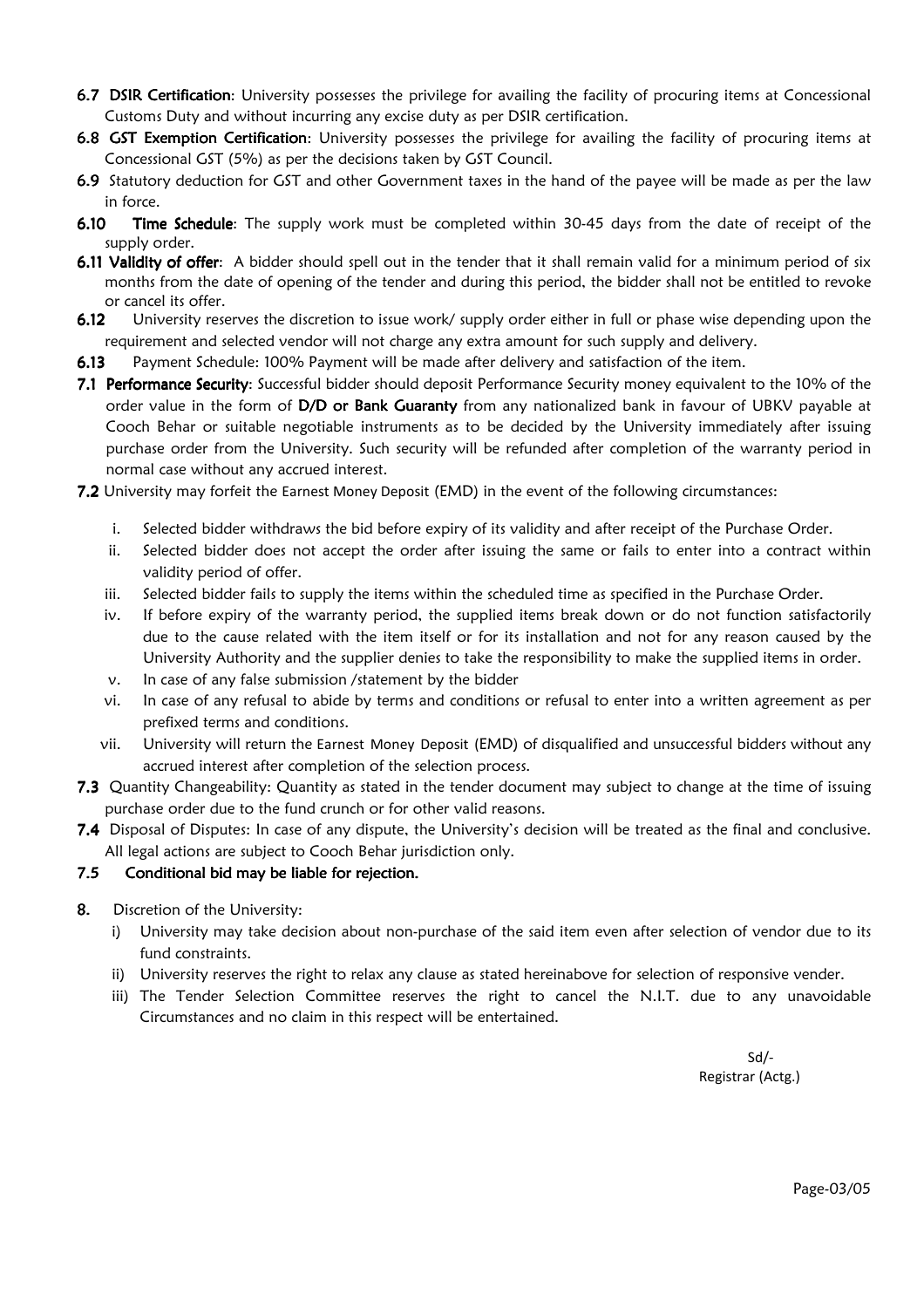# Annexure-A Specification of Requisite Items

| Sr. No. | Name of the items                       | <b>Particulars of specification</b>                                                                                                          |
|---------|-----------------------------------------|----------------------------------------------------------------------------------------------------------------------------------------------|
| 1.      | Plant Growth Chamber with               | • Double walled modular structure with 3" thick PUF insulation                                                                               |
|         | Programmable PID Controller             | Inside Stainless Steel with SS 304 and Outside Steel Elegator Coated finish /<br>$\bullet$                                                   |
|         | with<br>and<br>Temperature,             | rustproof CRCA steel duly powder coated                                                                                                      |
|         | Humidity, Illumination, CO <sub>2</sub> | • Interior sufficient illumination for plant growth i.e. 30,000 Lux or above ; For                                                           |
|         | control systems                         | working chamber illumination by 6-9 no. florescent lamp with timer for day and                                                               |
|         | $(01$ No.)                              | night mode operation                                                                                                                         |
|         |                                         | Inside full length observation glass door with secure gasket<br>$\bullet$                                                                    |
|         |                                         | Heavy-duty door hinges and latches to maintain a secure and uniform seal                                                                     |
|         |                                         | Racks & trays - Stainless Steel with adjustable height, Supplied with 2-3no.                                                                 |
|         |                                         | <b>SS Trays</b>                                                                                                                              |
|         |                                         | U shaped S.S. Nichrome wire air heaters                                                                                                      |
|         |                                         | Compressor with CFC Free R 134 A / R 404 (Eco Friendly) refrigerant having                                                                   |
|         |                                         | state of art by-pass system for continuous run of compressor<br>PLC control system with touch screen display coloured screen $-7$ " HMI with |
|         |                                         | or without Ethernet, LCD touch screen / feather touch with Digital display of all                                                            |
|         |                                         | parameter where all four parameters will be controlled by menu driven Keypad.                                                                |
|         |                                         | Safety controller sensor to cut off the supply in case of overshoot and                                                                      |
|         |                                         | undershoot of temperature giving audio visual alarm                                                                                          |
|         |                                         | The machine should be enabled for Automatic calibration of set parameters &                                                                  |
|         |                                         | Self-Diagnosis for errors                                                                                                                    |
|         |                                         | Must have audio visual Alarm output on any kind of deviation in any set                                                                      |
|         |                                         | parameter.                                                                                                                                   |
|         |                                         | The machine should have built in safety circuit for high temperature                                                                         |
|         |                                         | protection and low water level protection, which cuts off system & stops unit in                                                             |
|         |                                         | case of malfunction of microprocessor.                                                                                                       |
|         |                                         | Transparent double layer tempered safety glass window for sample                                                                             |
|         |                                         | observation during operation without opening the door                                                                                        |
|         |                                         | Timer with adjusting clock 12 hrs, 24hrs, permanent override on/off control                                                                  |
|         |                                         | keypad lock, enable & disable programme<br>Temperature & Humidity<br>٠                                                                       |
|         |                                         | +3°C to 50°C lights off<br>٠                                                                                                                 |
|         |                                         | +10°C to 45°C lights on<br>$\bullet$                                                                                                         |
|         |                                         | Control of ±0.5°C                                                                                                                            |
|         |                                         | 40% - 95%RH                                                                                                                                  |
|         |                                         | Humidity through sophisticated ultrasonic procedure                                                                                          |
|         |                                         | Engineered airflow and perforated plenums for uniformity                                                                                     |
|         |                                         | Upward or horizontal airflow to suit shelving and applications                                                                               |
|         |                                         | $CO2$ control with cylinder & requisite valve                                                                                                |
|         |                                         | Supply complete with 4 KVA or Suitable voltage stabilizer<br>$\bullet$                                                                       |
|         |                                         | Power Supply: Required 230V AC single phase 50Hz<br>$\bullet$                                                                                |
|         |                                         | The manufacturer must have ISO certified company along with<br>$\bullet$                                                                     |
|         |                                         | sufficient/satisfactory installation report for the same item various Govt.                                                                  |
|         |                                         | recognized labs. In India, The manufacturer must have a strong service                                                                       |
|         |                                         | setup in Kolkata / Siliguri / Cooch Behar.                                                                                                   |
|         |                                         | [Preferably complete with :                                                                                                                  |
|         |                                         | Web based online monitoring                                                                                                                  |
|         |                                         | Complete with IQ, OQ, PQ, Documents, Operations and Maintenance                                                                              |
|         |                                         | manuals                                                                                                                                      |
|         |                                         | Real-Time Connectivity: Complete control of all chambers from any<br>$\bullet$                                                               |
|         |                                         | connected PC or mobile device with Internet access,                                                                                          |
|         |                                         | 21 CFR Part 11 compliance window based communication software for data<br>management]                                                        |
|         |                                         | Internal chamber size: 1798x914x914 (mm), approx. 1500 Lit                                                                                   |
|         |                                         | <b>Warranty: 2 years</b>                                                                                                                     |
|         |                                         |                                                                                                                                              |